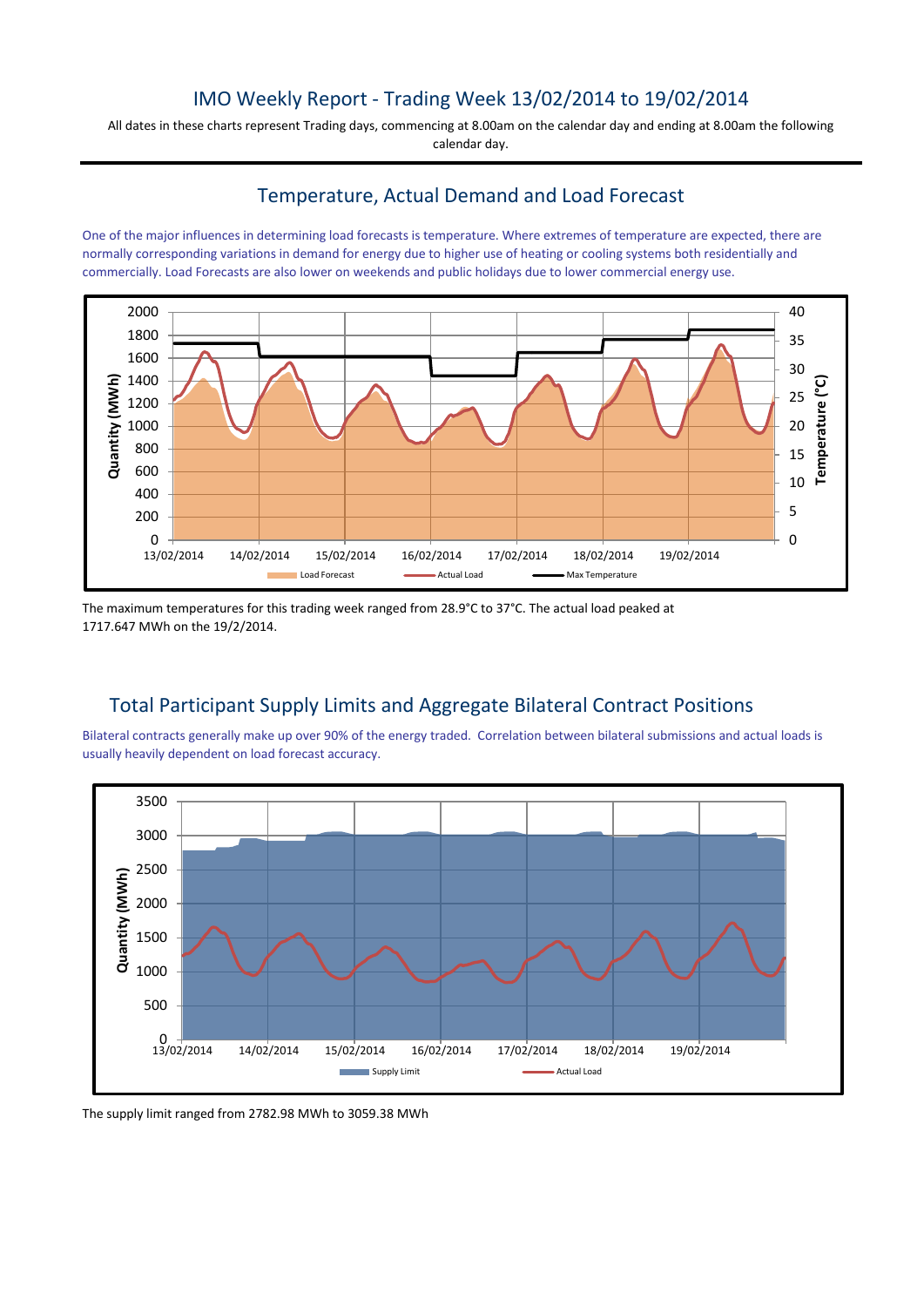#### Net Balancing Market Trades

Bilateral contracts and STEM trading are generally based on the forecast energy requirements of Participants. When the forecast requirements are higher or lower than the actual requirements for a day, this Market energy must be bought and sold in the balancing mechanism. This graph shows the estimated net balancing trades.



The majority of the balancing activity this week occurred within Balancing Demand. The maximum balancing demand for the week reached 125.653 MWh on the 23/4/2014. The maximum balancing supply for the week reached -123.204 MWh on the 21/4/2012.

## Total Traded Energy

This chart represents a comparison between the total net energy that is traded in Bilateral Contracts, the STEM and the balancing mechanism. Balancing Supply represents cases in which the total contract position is greater than the demand and customers must supply energy back to balancing. Balancing Demand represents cases in which the total contract position is less than the demand and customers must purchase energy from balancing.



Total balancing supply equalled -4417.483 MWh whereas total balancing demand equalled 7640.878 MWh. The Total STEM Traded quantity was 11860.221 MWh, with the STEM Clearing Quantity ranging between 13.202 MWh and 81.519 MWh.